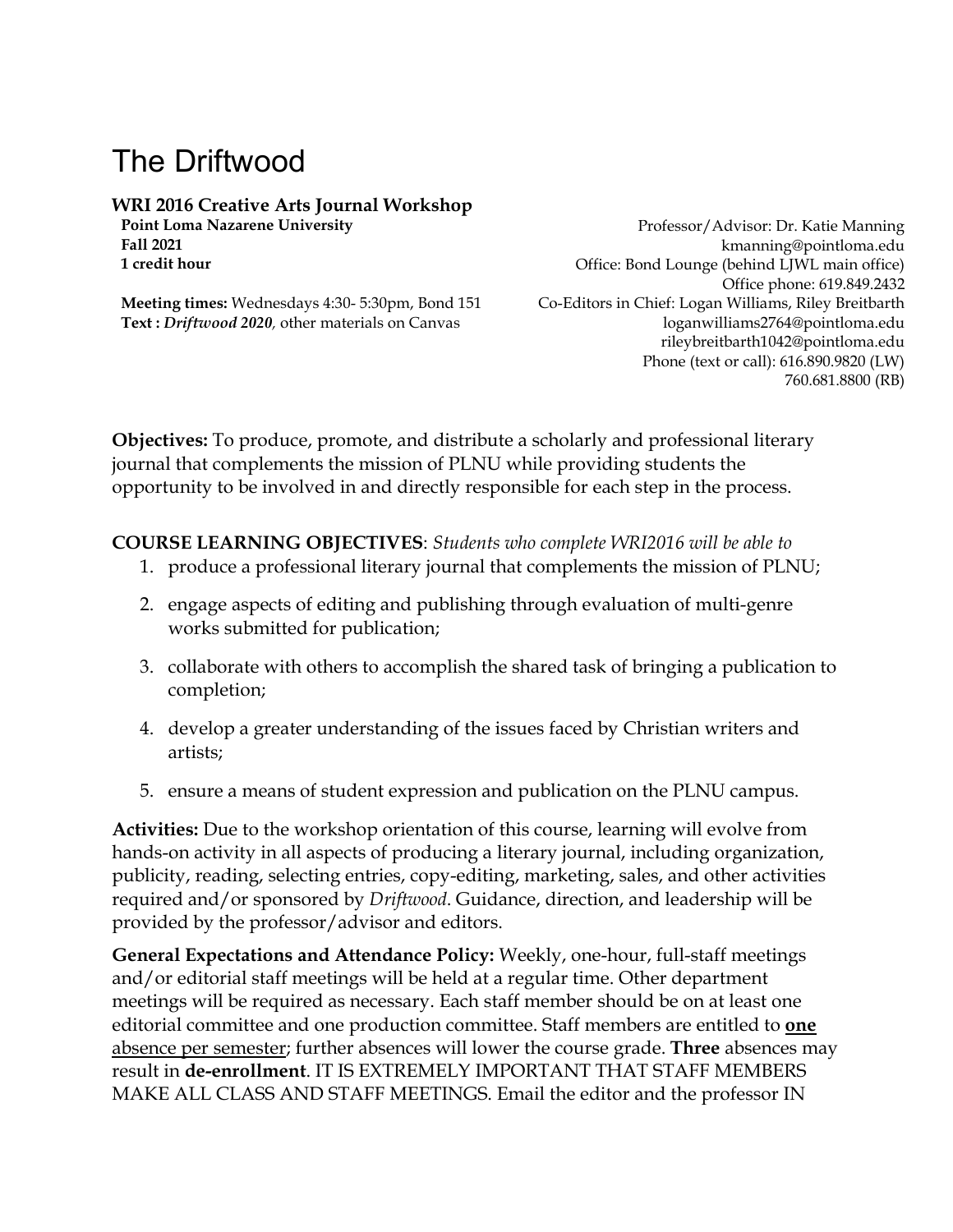ADVANCE if you are not able to attend a class or staff meeting.

**Organizational Flow:** Staff members are responsible for completing assigned tasks on schedule. Innovation and self-motivation at staff level are the keys to the publication's success. Problems and concerns should be reported ASAP to the editors or advisor. Group leaders need to stay in close regular contact with the editors, who have authority to organize groups, appoint group leaders, assign miscellaneous tasks, schedule meetings, and make policy decisions in consultation with the professor /advisor. The professor /advisor will be responsible for all funds disbursement and course grades and will advise the editors on major policy and organizational decisions.

**Evaluation:** Letter grades will be based on attendance, initiative, participation in staff meetings, and completion of assignments. For best results, do all the assignments and attend all sessions.

| <b>Staff Members (Report to Editors in Chief)</b>      |                          | Layout Manager (Report to Editor in Chief)                |  |  |
|--------------------------------------------------------|--------------------------|-----------------------------------------------------------|--|--|
| Responsibilities:                                      |                          | Responsibilities:                                         |  |  |
| Actively encouraging entries: class visits, department |                          | Working with the editors in consultation with the         |  |  |
| visits, word-of-mouth                                  |                          | advisor to craft a theme proposal and layout plan         |  |  |
| Sorting through entries                                |                          | Creating a template for the entire book, including:       |  |  |
| Determining which entries will go into book in         |                          | copyright page, title page, dedication page, staff page,  |  |  |
| consultation with the editors and advisor              |                          | letters from the editors page, table of contents, section |  |  |
| Selecting a top five for the assigned category         |                          | header pages, biographies of entrants and judges,         |  |  |
| Selling ads, at least one individually                 |                          | advertising                                               |  |  |
| Designing posters for contributions and open house     |                          | In consultation with the editors and advisor, designing   |  |  |
| Drafting acceptance and condolence letters to the      |                          | a cover, including a logo                                 |  |  |
| entrants                                               |                          | Entering all content                                      |  |  |
| Working on committees for the fall open house: set-up, |                          | Producing PDFs for copy editing                           |  |  |
| food, decorations, tear-down, multimedia               |                          | Creating PDFs of the files for the printer                |  |  |
| Soliciting membership for the Benevolent Society       |                          | Cropping and arranging photographs and art                |  |  |
| Checking names of entrants according to the student    |                          | according to need                                         |  |  |
| directory                                              |                          | Coordinating audio visual materials between print         |  |  |
| Checking names and credit of pieces according to the   |                          | magazine pages and digital media (YouTube)                |  |  |
| entrance forms                                         |                          | Time commitment: average of 3-5 hours per week; less      |  |  |
| Assisting with layout as needed                        |                          | in the beginning of the semester, more toward the end     |  |  |
| First round of copy-editing                            |                          | when the issue is readied for press and this course must  |  |  |
| Time commitment: average of 2 to 3 hours per week      |                          | assume top time priority                                  |  |  |
| <b>Faculty Advisor</b>                                 | <b>Assistant Editors</b> | <b>Editors in Chief (Report to Faculty Advisor)</b>       |  |  |
| (Report to the                                         | (Report to Editors in    | Responsibilities:                                         |  |  |
| Chair/Dean)                                            | Chief)                   | Directing all production aspects                          |  |  |
| Responsibilities:                                      | Responsibilities:        | Overseeing all staff members                              |  |  |
| Working as professor of                                | Taking attendance        | Overseeing attendance and assignment records and          |  |  |
| record for the WRI2016                                 | Overseeing publicity:    | sending weekly reports, or delegating an assistant        |  |  |
| course                                                 | delegating flier         | editor to do so                                           |  |  |
| responsibilities,<br>Serving as treasurer and          |                          | Maintaining communication between advisor and all         |  |  |
| <b>CFO</b>                                             | maintaining contact with | staff members                                             |  |  |

# **Driftwood Administration and Staff Responsibilities**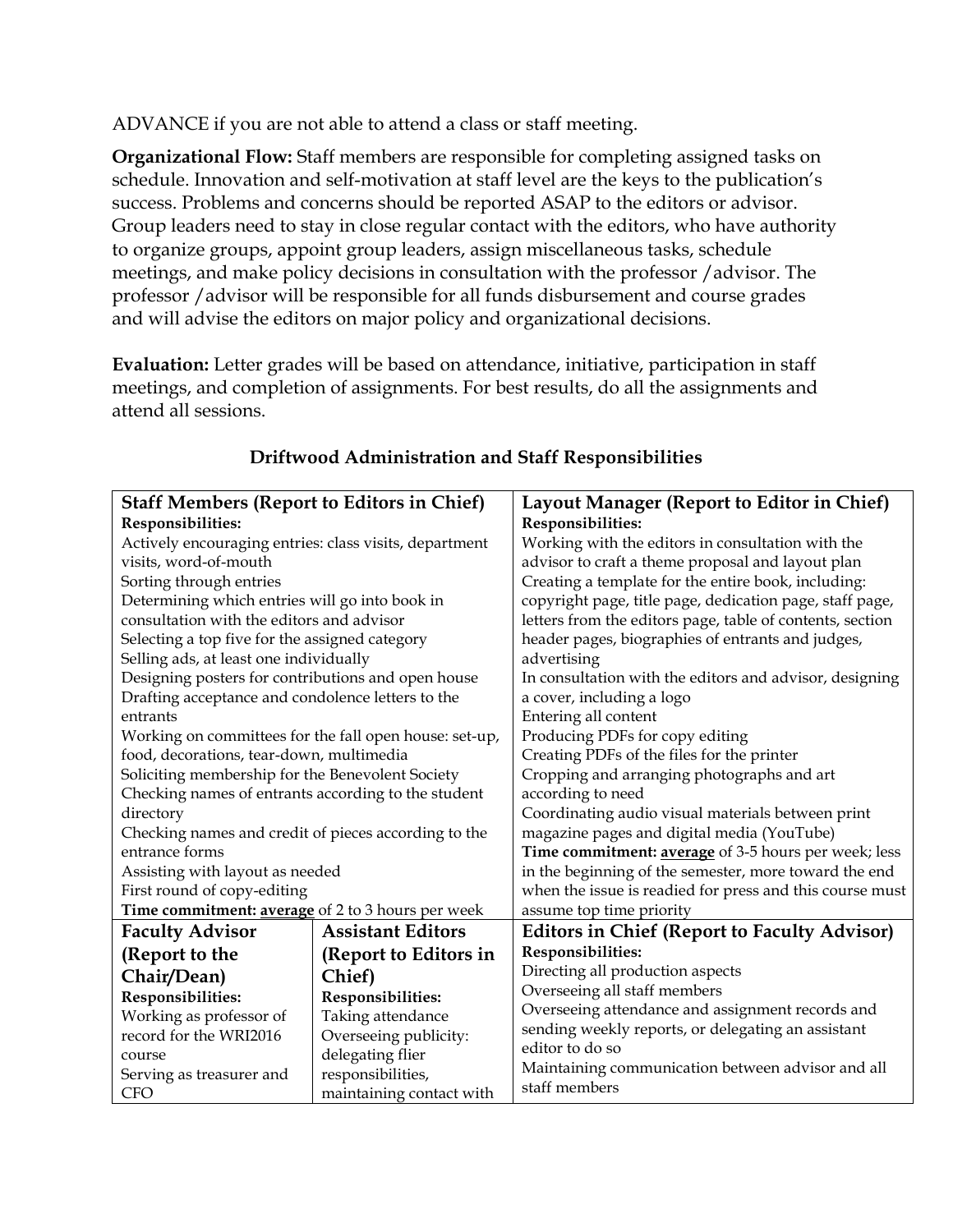| Communicating with          | campus publicity,           | Leading the class sessions or delegating an assistant     |
|-----------------------------|-----------------------------|-----------------------------------------------------------|
| administration              | including caf flier, chapel | editor to do so                                           |
| Serving on the media        | slides, newspaper           | Overseeing the maintenance of the Driftwood email         |
| board                       | Assisting in finding        | account                                                   |
| Advising and approving      | section judges              | Overseeing the writing of campus-wide emails to           |
| all financial and all major | Booking acts for the fall   | solicit contributions and advertise events                |
| editorial decisions         | open mic and spring         | Overseeing the management of entries and distribution     |
| Approving final content     | awards party: music,        | to section editors                                        |
|                             | poetry, film, etc.          | Making content decisions in consultation with the         |
|                             | Monitoring the selling of   | advisor                                                   |
|                             | advertising: keeping staff  | Coordinating the search for section judges                |
|                             | members accountable         | Overseeing judges' contributions                          |
|                             | Directing sales staff and   | Delegating staff to contact Benevolent Society members    |
|                             | overseeing stocking         | Overseeing organization and hosting the fall open mic     |
|                             | locker with copies,         | Writing a letter from the editor                          |
|                             | monitoring money from       | Copy-editing for the final round in consultation with the |
|                             | both individual and         | advisor                                                   |
|                             | collective sales, keeping   | Time commitment: average of 4-6 hours per week; less      |
|                             | inventory                   | in the beginning of the semester, more toward the end     |
|                             | Copy-editing in the second  | when the issue is readied for press and this course must  |
|                             | round                       | assume top time priority                                  |

# **Driftwood Lesson Plans—Tentative Schedule**

Fall 2021

| Week 1  | Welcome!                                                                      |
|---------|-------------------------------------------------------------------------------|
| Sept 1  | Introductions                                                                 |
|         | Discuss syllabus, review due dates                                            |
|         |                                                                               |
| Week 2  | Creative Arts Series planning and advertising                                 |
| Sept 8  | Make posters asking for submissions                                           |
|         | Introduce ad assignment (Due Week 4)                                          |
|         | Introduce submission-seeking assignment $\sim$ share in 5 places (Due Week 3) |
|         |                                                                               |
| Week 3  | Review ad assignment, answer questions                                        |
| Sept 15 | Track progress on submission-seeking assignment                               |
|         | <b>Email Driftwood Benevolent Society</b>                                     |
|         | Form genre reading groups & criteria                                          |
|         | Finish creative arts series plans                                             |
|         |                                                                               |
| Week 4  | <b>Host Creative Arts Series!</b>                                             |
| Sept 22 | Track ad assignment progress                                                  |
|         |                                                                               |
| Week 5  | <b>Attend Poetry on Point!</b>                                                |
| Sep 29  | Continue making calls for submission                                          |
|         | Submission-seeking assignment due                                             |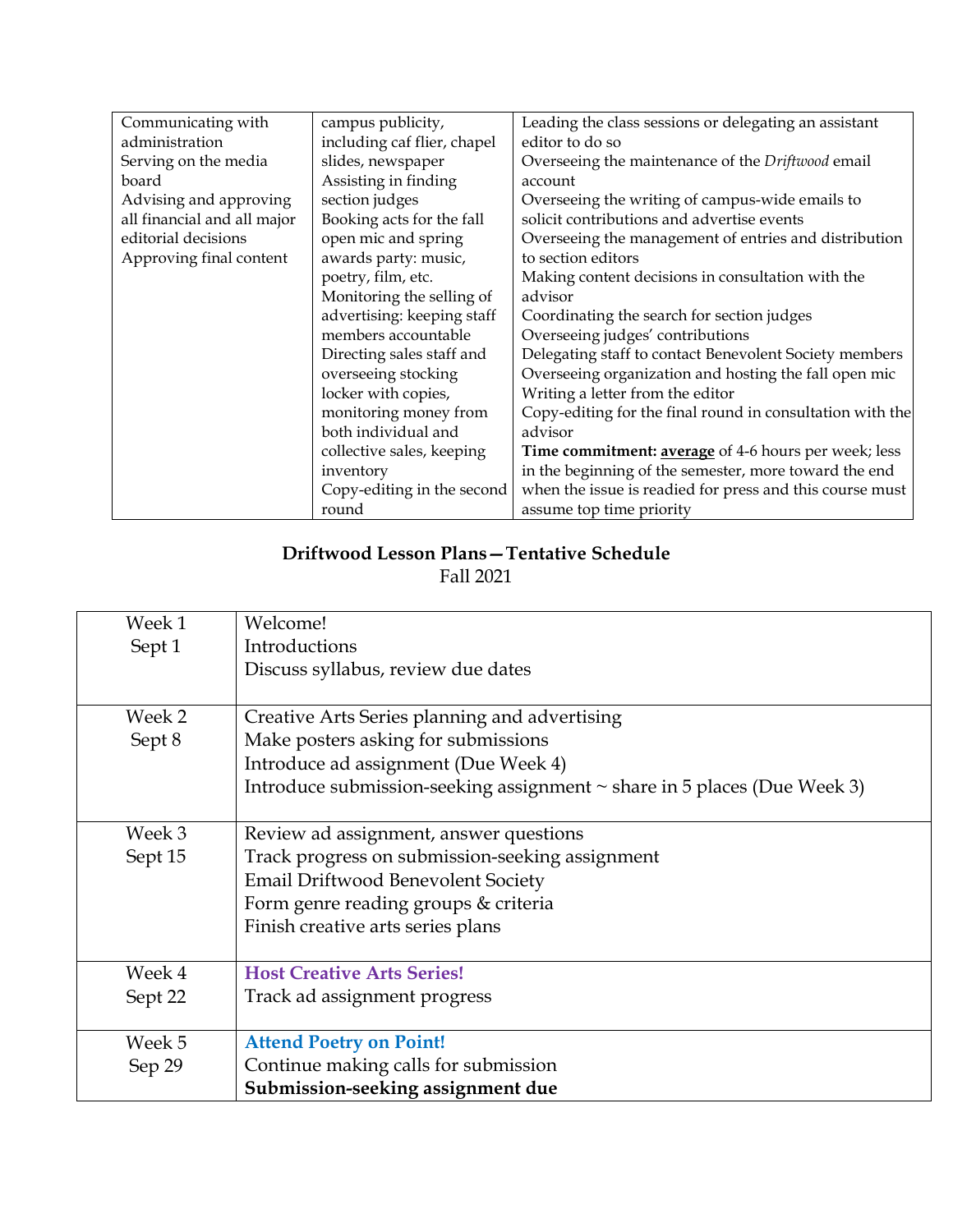|                   | Ad assignments due                                            |
|-------------------|---------------------------------------------------------------|
| Week 6            | Brainstorm and contact outside judges in each genre           |
| Oct 6             | <b>Evaluate submissions</b>                                   |
|                   | Solicit submissions in under-represented genres               |
|                   |                                                               |
|                   | *POETRY DAY TOMORROW* (ask guest poet to be the poetry judge) |
| Week 7            | Track remaining ads in progress                               |
| Oct 13            | Evaluate submissions                                          |
|                   | Submission due date: ~ Oct 13                                 |
| Week 8            | <b>Host Creative Arts Series!</b>                             |
| Oct 20            | <b>Evaluate submissions</b>                                   |
|                   | Submission Extension: $\sim$ October 20                       |
| Week 9            | Evaluate submissions & miscellaneous                          |
| Oct 27            | Determine top five from each category                         |
|                   | Send top pieces in each genre to outside judges               |
|                   | Create posters for Driftwood Film Festival                    |
| Week 10           | <b>Attend Book Release Celebration</b>                        |
| Nov <sub>3</sub>  | (Queen of the Leaves by Kay Harkins)                          |
| Week 11           | Send acceptance & condolence letters to entrants              |
| Nov <sub>10</sub> | Copy-edit accepted writing (run major edits by authors)       |
|                   | (Check-in with outside judges if needed)                      |
| Week 12           | <b>Host Creative Arts Series!</b>                             |
| Nov <sub>17</sub> |                                                               |
|                   | Send final version to layout editor                           |
|                   | Notify award winners                                          |
| Week 13           | <b>Thanksgiving Break</b>                                     |
| Nov 24            |                                                               |
| Week 14           | Copy-edit final proof from layout editor                      |
| Dec 1             |                                                               |
|                   |                                                               |
| Week 15           | Wrap up final edits.                                          |
| Dec 8             | Reflect, plan for spring, celebrate!                          |
| Week 16           | Finals Week. Send book to printer.                            |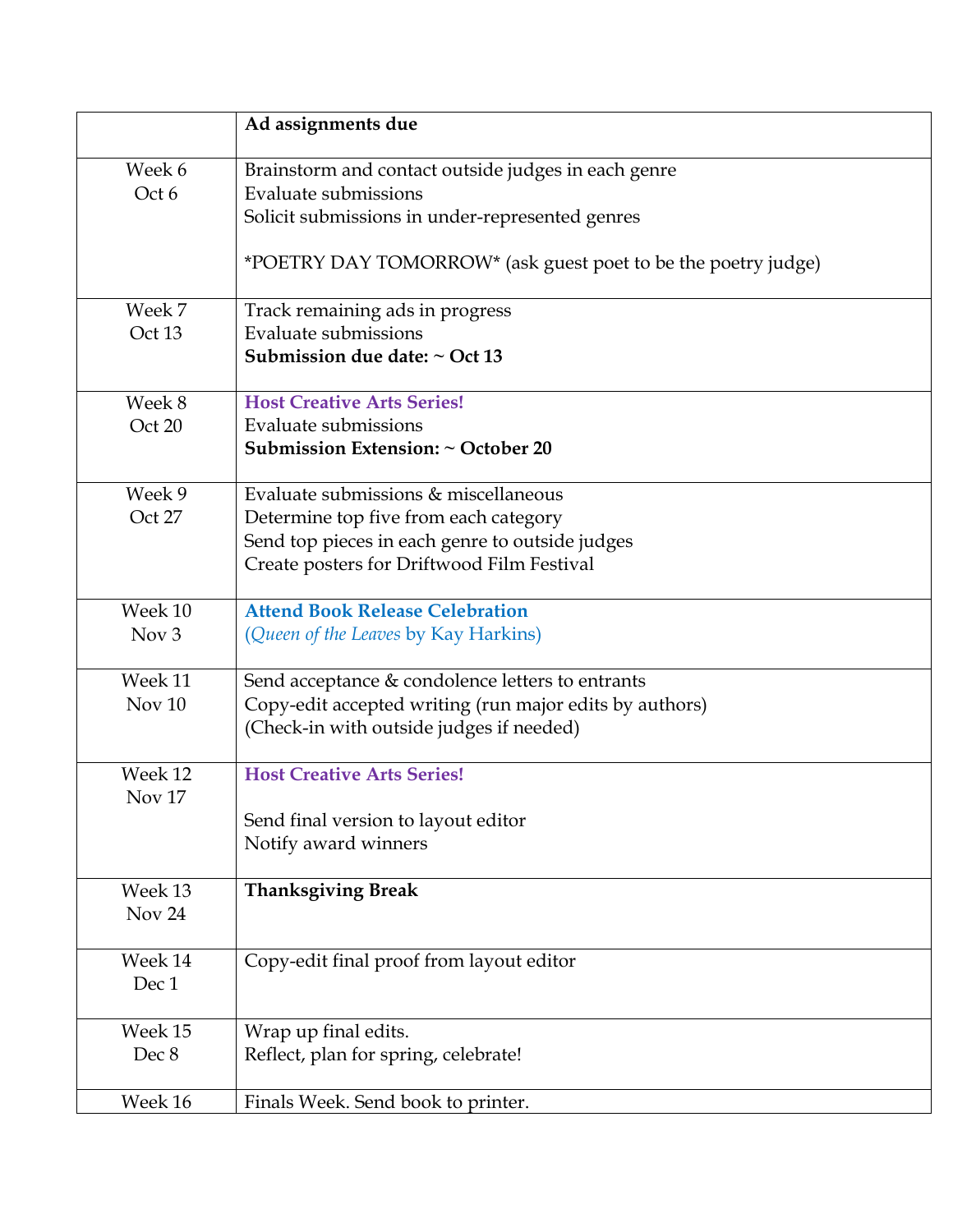#### **Fall Assignment Grid**

Complete all five tasks satisfactorily to receive an A, four tasks to receive a B, three tasks to receive a C, and two tasks to receive a D.

| Submission-seeking assignment: Contact a department on campus.<br>Speak to the department assistant, present a quick request in front of at<br>least two classes, make and share posters and social media promotions.                                                                                                                                                  |
|------------------------------------------------------------------------------------------------------------------------------------------------------------------------------------------------------------------------------------------------------------------------------------------------------------------------------------------------------------------------|
| Evaluating Submission: Serve as a member of one of the groups and<br>meet between regular staff meetings to complete evaluations by<br>deadlines. Keep a list of entrants and their entries, rate all submissions,<br>determine the top five, format all included submissions consistently<br>(text in 12-point Times New Roman font in a Microsoft Word<br>document). |
| Creative Arts Series: Advertise, get sign-ups, help with logistics, show<br>up, and participate enthusiastically in the series.                                                                                                                                                                                                                                        |
| Advertisement: Sell at least one advertisement, e.g. to a local business<br>or document at least five onsite sales calls with persons authorized to<br>buy ads. Business card size \$30, quarter page \$50, half-page \$80, full<br>page is \$100. Commission for additional sales.                                                                                    |
| Copy-editing: Copy-edit proofs in addition to in-class assignments.<br>Check entrant names according to the student directory, check<br>contents according to committee lists, check spelling and grammar.                                                                                                                                                             |

#### **DRIFTWOOD EDITORIAL GUIDELINES**

*Driftwood* **is the literary voice of the entire PLNU community, funded by ASB and donations, and distributed to current students, faculty, administration, alumni, parents, and prospective students. Consequently, the magazine should reflect the values and spiritual principles of our community as well as the subjective artistic tastes of staff members. This**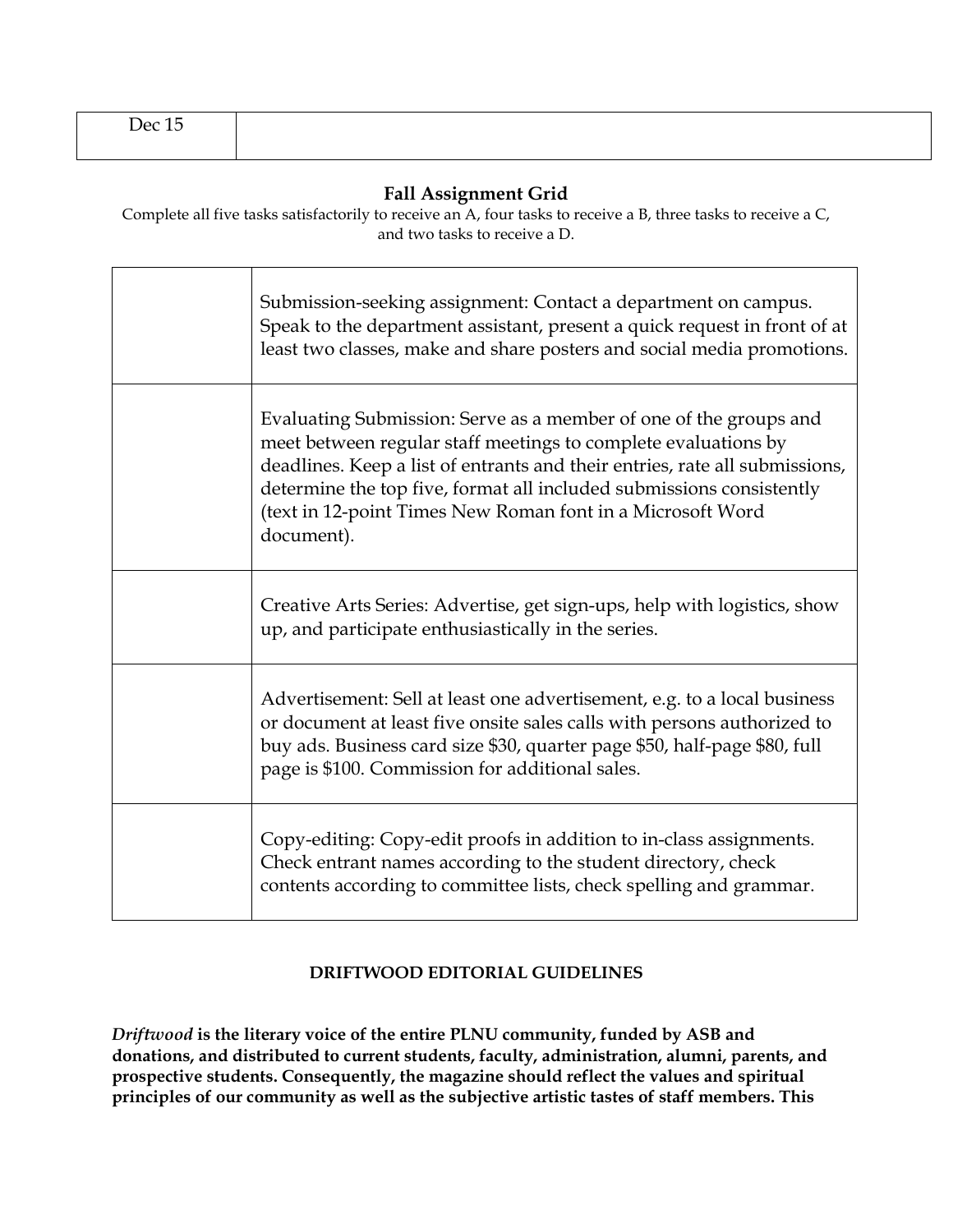**stance also follows all professional magazine norms and is by no means "censorship" since PLNU writers are free to submit their work to any magazine without censure.**

**Another way to look at it: The campus radio station DJs would not feel obligated to play graphically violent, misogynist, or rabidly anti-Christian songs, even if such music were made by students. Those who schedule the chapel film series would not feel compelled by any notion of free speech to show unedited R-or X-rated movies, even if PLNU students were to write and/or act in such productions. Along these same lines,** *Driftwood* **is not obligated by any interpretation of "free speech" to publish writing that focuses on, or glorifies, or presents as value-neutral any item that offends community standards or repudiates the lifetogether covenant of this community.** 

**In keeping with these guidelines, we pass on work that contains the following:**

- **(1) gratuitous sex and/or positive or neutral depictions of sex outside of marriage**
- **(2) positive or neutral depictions of alcohol and drug use**
- **(3) positive or neutral depictions of blasphemy or occult practices**
- **(4) gratuitous or otherwise graphic violence likely to offend community members**
- **(5) humor patently offensive to PLNU community members**

**(6) commonly identified obscene language and vulgar slang likely to be offensive to PLNU community members**

**We do not judge the artistic value of such items; we are simply not the right publication venue. We would not argue against the proposition that some of them deserved publication. All we are saying is that PLNU's community creative arts magazine is not the right place to publish them. Again, PLNU writers are free to submit their work to** *Driftwood* **and any other magazine without censure from PLNU.** 

**Sometimes work submitted does not blatantly violate the above guidelines, and sometimes writers say that their work is open to other, less controversial interpretations. In these cases, we go by this rule of thumb: if it seems likely that a significant number of readers in the PLNU community would interpret a work as outside our range, then we err on the side of common sense. If only a word or a passage is objectionable, we sometimes ask writers to modify their work slightly; if writers are willing to do this, we reconsider the submission.**

**We certainly are not perfect judges of anything; but overall, we believe that we keep an open mind and do the best we can to publish as much as possible from our writers. If work does not fit our guidelines, writers might want to try their work with one or more of the thousands of literary magazines published across the country. In any case, we encourage PLNU writers to keep writing.**

**SUBMITTING WORK AS A** *DRIFTWOOD* **STAFF MEMBER**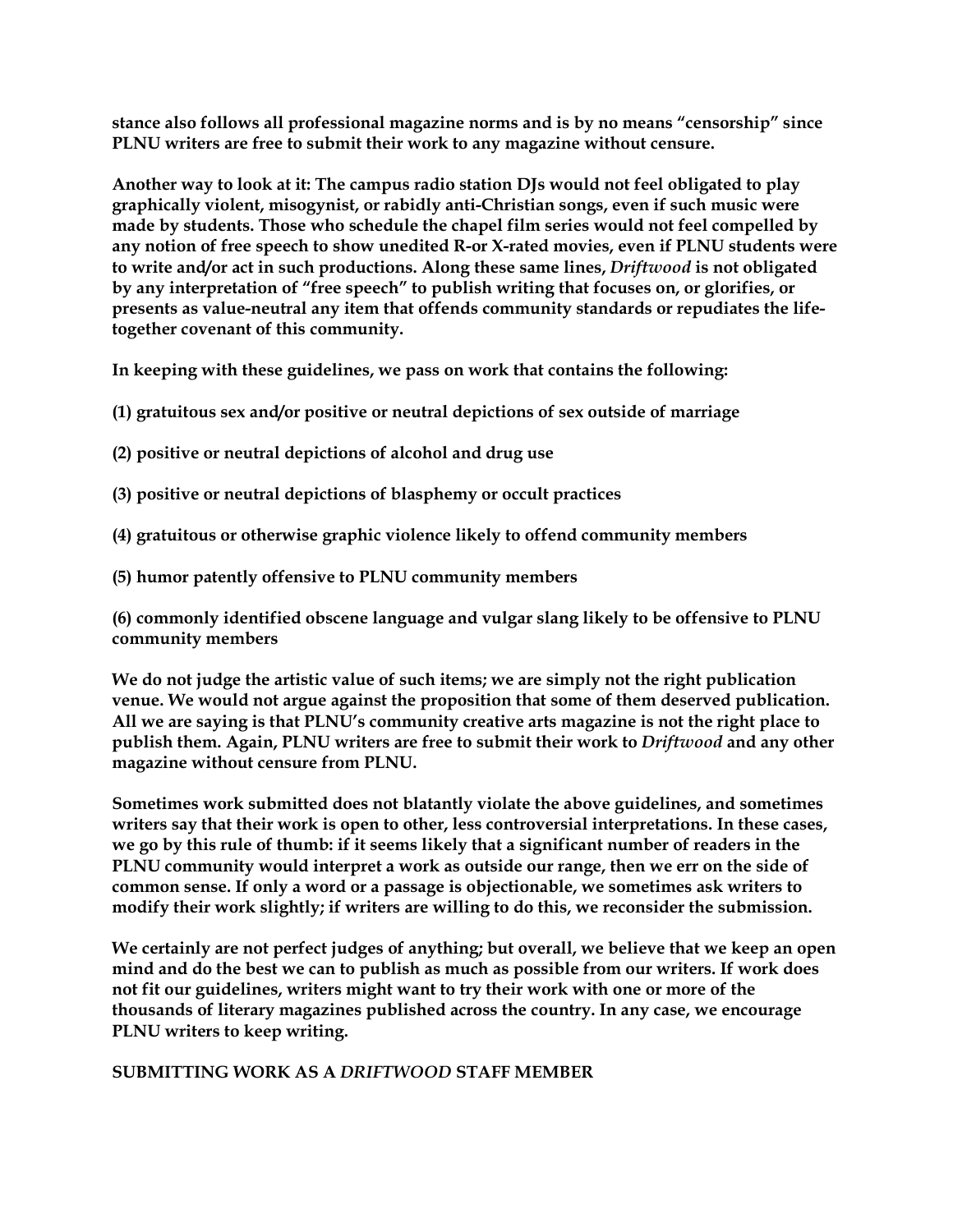**In order to keep the judging process as fair as possible, and to make sure all students have a chance to showcase their work, we ask that you submit no more than 3 pieces total as a staff member of the** *Driftwood* **team.**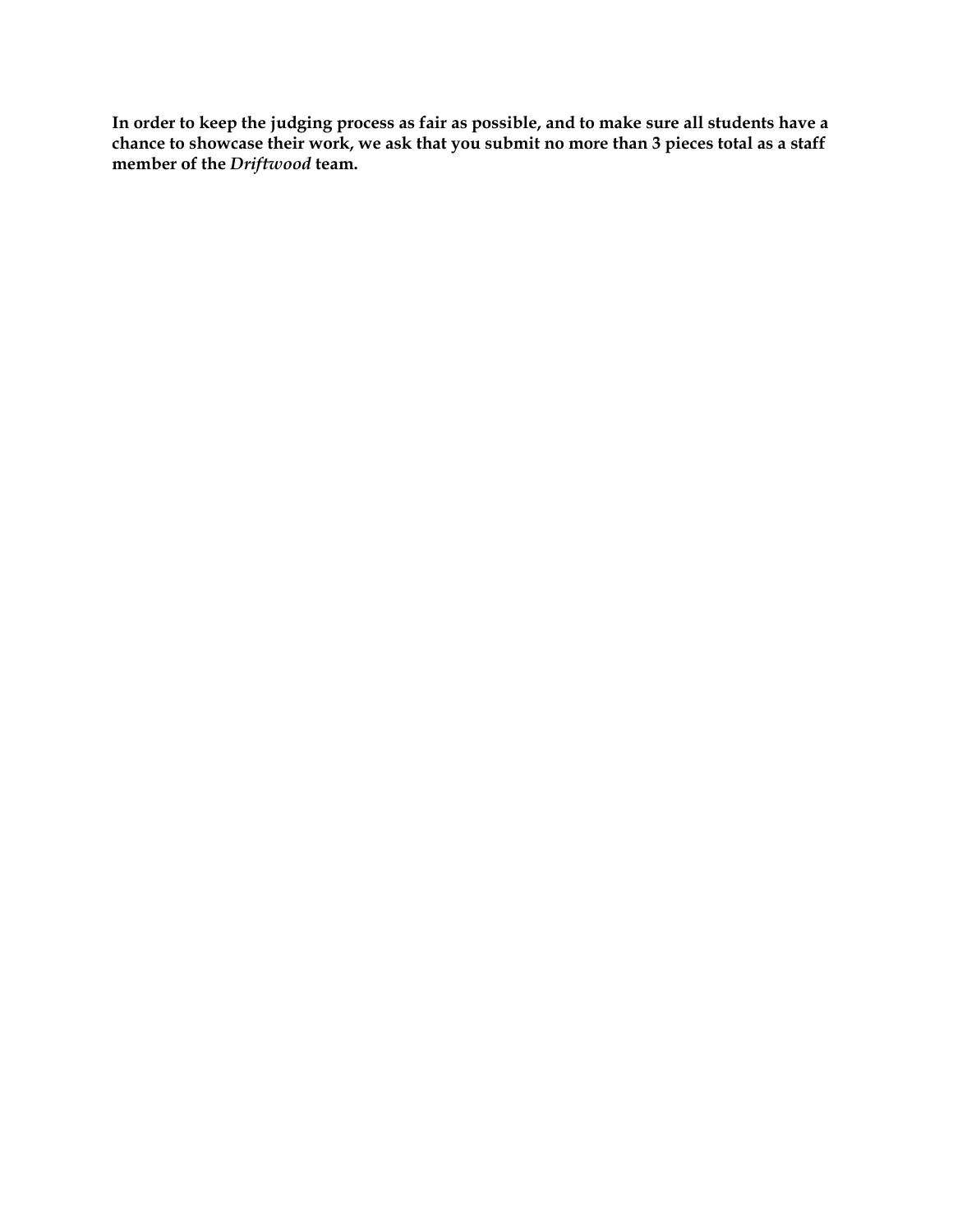### **IMPORTANT STATEMENTS FROM PLNU AND LJWL**

#### **COURSE DESCRIPTION**

Hands-on production of PLNU's literary magazine, from theme to finished product. Open to all students. JRN 2015, WRI2016, JRN 2017, JRN 2018 and COM 2075 may be repeated up to a combined total of eight units. Prerequisite(s): Fulfillment of the College Composition requirement.

#### **WRITING PROGRAM LEARNING OUTCOMES**

*Students who complete the WRITING program will be able to:*

1. apply artistry and advanced skills in various forms and genres of writing.

2. demonstrate knowledge of the conventions and terminology of various forms and genres of writing.

3. engage in writing and editorial processes in a professional environment.

4. present written work to live audiences, demonstrating strategies for audience engagement and oral communication.

#### **PLNU Mission Statement**

Point Loma Nazarene University exists to provide higher education in a vital Christian community where minds are engaged and challenged, character is modeled and formed, and service becomes an expression of faith. Being of Wesleyan heritage, we aspire to be a learning community where grace is foundational, truth is pursued, and holiness is a way of life.

**LJWL Department Mission Statement:** Welcome to the Department of Literature, Journalism, Writing, and Languages. Embodying the core values of a Christian liberal arts education in the Wesleyan theological tradition, and focusing on the power of language and story to shape us and our world, the LJWL Department and programs will provide students with knowledge, skills, and experiences to equip them to understand, interpret, analyze, evaluate, and create texts as linguistic and/or artistic expressions of diverse human experiences. We value reading, writing, researching, speaking, and discussing as profound means of participating in the redemptive work of God in all of creation. The following document will provide you with the information sources and information guidelines to University and Departmental policies that apply to all courses taken in this Department.

#### **Final Examination Policy**

Successful completion of this class requires taking the final examination **on its scheduled day**. The final examination schedule is posted on the [Class Schedules](http://www.pointloma.edu/experience/academics/class-schedules) site. No requests for early examinations or alternative days will be approved.

#### **PLNU Copyright Policy**

Point Loma Nazarene University, as a non-profit educational institution, is entitled by law to use materials protected by the US Copyright Act for classroom education. Any use of those materials outside the class may violate the law.

#### **PLNU Academic Honesty Policy**